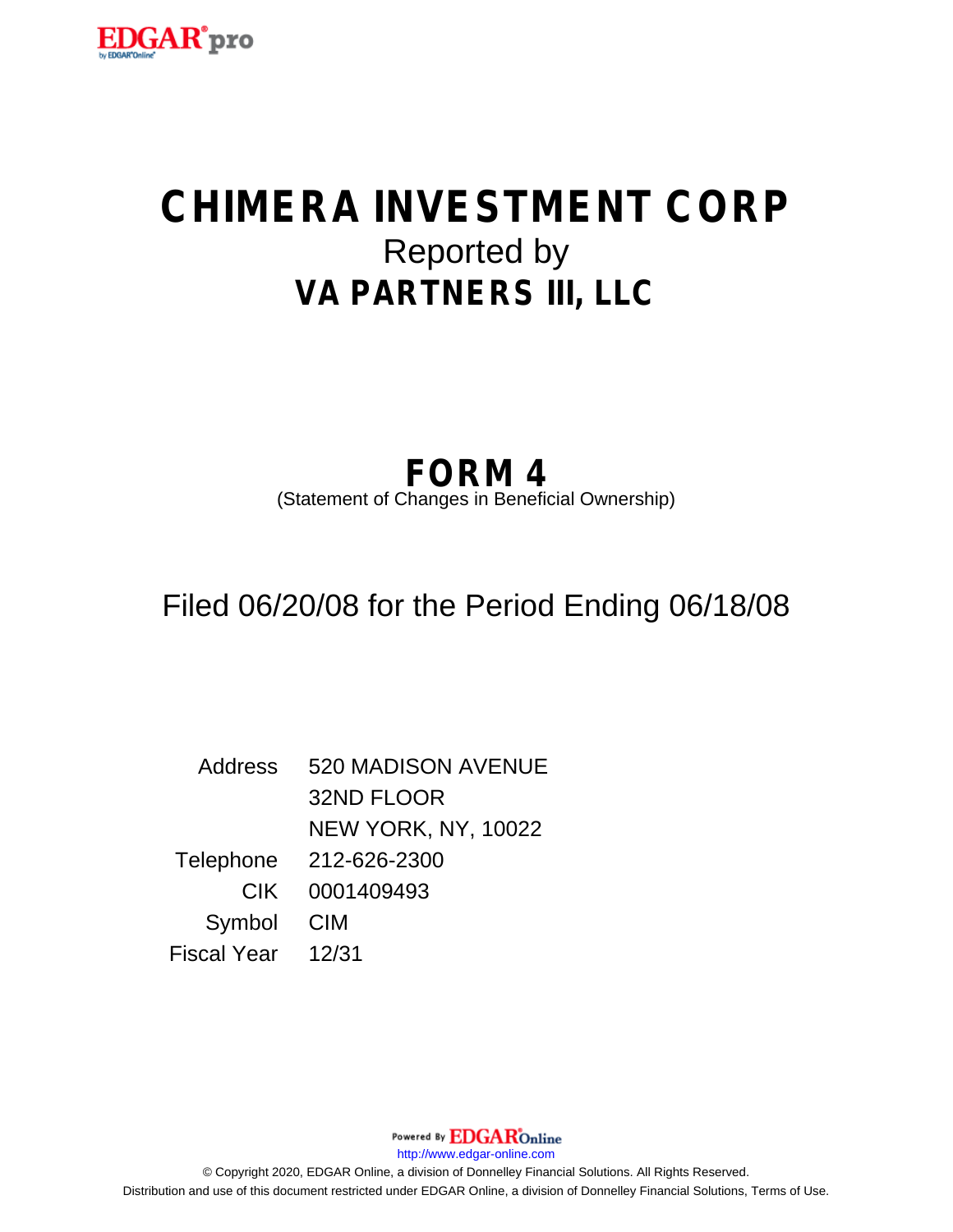| FORM |  |
|------|--|
|------|--|

[ ] Check this box if no longer subject to Section 16. Form 4 or Form 5 obligations may continue. *See* Instruction 1(b).

### **UNITED STATES SECURITIES AND EXCHANGE COMMISSION OMB APPROVAL Washington, D.C. 20549**

OMB Number: 3235-0287 Estimated average burden hours per response... 0.5

### UNITED STATES SECURITIES AND EXCHANGE COMMISSION OWD AT ROVAL<br>
[] Check this box if no longer<br>
subject to Section 16. Form 4 or<br>
Form 5 obligations may<br>
continue. *See* Instruction 1(b).<br>
SECURITIES<br>
SECURITIES **STATEMENT OF CHANGES IN BENEFICIAL OWNERSHIP OF SECURITIES** TATES SECURITIES AND EXCHANGE COMMISSION<br>Washington, D.C. 20549<br>Estimated average burden<br>ENT OF CHANGES IN BENEFICIAL OWNERSHIP OF<br>SECURITIES

 Filed pursuant to Section 16(a) of the Securities Exchange Act of 1934 or Section 30(h) of the Investment Company Act of 1940

| 1. Name and Address of Reporting Person - | 2. Issuer Name and Ticker or Trading Symbol       | 5. Relationship of Reporting Person(s) to Issuer                  |
|-------------------------------------------|---------------------------------------------------|-------------------------------------------------------------------|
|                                           |                                                   | (Check all applicable)                                            |
| <b>ValueAct Holdings, L.P.</b>            | <b>CHIMERA INVESTMENT CORP [</b>                  |                                                                   |
|                                           | CIM                                               | $X = 10\%$ Owner<br>Director                                      |
| (Middle)<br>(First)<br>(Last)             | 3. Date of Earliest Transaction (MM/DD/YYYY)      | Officer (give title below)<br>Other (specify below)               |
|                                           |                                                   |                                                                   |
| <b>435 PACIFIC AVENUE, 4TH FLOOR</b>      | 6/18/2008                                         |                                                                   |
| (Street)                                  | 4. If Amendment, Date Original Filed (MM/DD/YYYY) | . Individual or Joint/Group Filing (Check Applicable Line)<br>16. |

#### **Table I - Non-Derivative Securities Acquired, Disposed of, or Beneficially Owned**

| Direct $(D)$ Ownership<br>or Indirect (Instr. 4)<br>$(A)$ or<br>$(I)$ (Instr.<br>Code<br>(D)<br>$\cdot$ $\cdot$<br>Price<br>Amount<br><b>See</b><br>6/18/2008<br>34800<br>\$10.78<br>4242628<br>Common Stock, par value \$.01 per share<br>A | 1. Title of Security<br>$($ Instr. 3 $)$ | 2. Trans. Date 2A. Deemed<br>Execution<br>Date, if any | 3. Trans. Code<br>$($ Instr. $8)$ | (Instr. 3, 4 and 5) | 4. Securities Acquired (A)<br>or Disposed of $(D)$ | 5. Amount of Securities Beneficially Owned<br>Following Reported Transaction(s)<br>(Instr. $3$ and $4$ ) | 16.<br>Ownership of Indirect<br>Form: | 7 Nature<br>Beneficial |
|----------------------------------------------------------------------------------------------------------------------------------------------------------------------------------------------------------------------------------------------|------------------------------------------|--------------------------------------------------------|-----------------------------------|---------------------|----------------------------------------------------|----------------------------------------------------------------------------------------------------------|---------------------------------------|------------------------|
| Footnote                                                                                                                                                                                                                                     |                                          |                                                        |                                   |                     |                                                    |                                                                                                          |                                       |                        |
|                                                                                                                                                                                                                                              |                                          |                                                        |                                   |                     |                                                    |                                                                                                          |                                       |                        |

#### **Table II - Derivative Securities Beneficially Owned (** *e.g.* **, puts, calls, warrants, options, convertible securities)**

| 1. Title of Derivate 2. |             | Trans | 3A. Deemed 4. Trans. Code 5. Number of |                 |                      |     |                                       |  | 6. Date Exercisable and 7. Title and Amount of |                       | 8. Price of 19. Number of 10. |                               | 11. Nature            |
|-------------------------|-------------|-------|----------------------------------------|-----------------|----------------------|-----|---------------------------------------|--|------------------------------------------------|-----------------------|-------------------------------|-------------------------------|-----------------------|
| Security                | Conversion  | Date  | Execution                              | $($ Instr. $8)$ |                      |     | Derivative Securities Expiration Date |  | Securities Underlying                          | Derivative derivative |                               |                               | Ownership of Indirect |
| (Insert. 3)             | or Exercise |       | Date, if any                           |                 | Acquired (A) or      |     |                                       |  | Derivative Security                            | Security              | Securities                    | Form of                       | Beneficial            |
|                         | Price of    |       |                                        |                 | Disposed of $(D)$    |     |                                       |  | (Instr. $3$ and $4$ )                          | (Insert. 5)           | Beneficially                  |                               | Derivative Ownership  |
|                         | Derivative  |       |                                        |                 | (Insert. 3, 4 and 5) |     |                                       |  |                                                |                       | Owned                         | Security: $(\text{Instr. 4})$ |                       |
|                         | Security    |       |                                        |                 |                      |     |                                       |  |                                                |                       | Following                     | Direct $(D)$                  |                       |
|                         |             |       |                                        |                 |                      |     | Date                                  |  | Amount or Number of                            |                       | Reported                      | or Indirect                   |                       |
|                         |             |       |                                        |                 |                      |     | Exercisable Date                      |  | Expiration Title Shares                        |                       | Transaction(s) $(I)$ (Instr.  |                               |                       |
|                         |             |       |                                        | Code            |                      | (D) |                                       |  |                                                |                       | (Insert 4)                    |                               |                       |

#### **Explanation of Responses:**

<span id="page-1-0"></span>**(1)** The reported stock is owned directly by ValueAct Capital Master Fund III, L.P. and may be deemed to be beneficially owned by (i) VA Partners III, LLC as General Partner of ValueAct Capital Master Fund III, L.P., (ii) ValueAct Capital Management, L.P. as the manager of ValueAct Capital Master Fund III, L.P., (iii) ValueAct Capital Management, LLC as General Partner of ValueAct Capital Management, L.P., (iv) ValueAct Holdings, L.P. as the sole owner of the limited partnership interests of ValueAct Capital Management, L.P. and the membership interests of ValueAct Capital Management, LLC and as the majority owner of the membership interests of VA Partners III, LLC and (v) ValueAct Holdings GP, LLC as General Partner of ValueAct Holdings, L.P.

#### **Remarks:**

Joint Filer Information:

Name: ValueAct Capital Master Fund III, L.P. Address: 435 Pacific Avenue, 4th Floor, San Francisco, CA 94133 Designated Filer: ValueAct Holdings, L.P. Issuer and Ticker: Chimera Investment Corporation (CIM) Date of Event Requiring Statement: 06/18/2008

Name: VA Partners III, LLC Address: 435 Pacific Avenue, 4th Floor, San Francisco, CA 94133 Designated Filer: ValueAct Holdings, L.P. Issuer and Ticker: Chimera Investment Corporation (CIM) Date of Event Requiring Statement: 06/18/2008

Name: ValueAct Capital Management, L.P. Address: 435 Pacific Avenue, 4th Floor, San Francisco, CA 94133 Designated Filer: ValueAct Holdings, L.P.